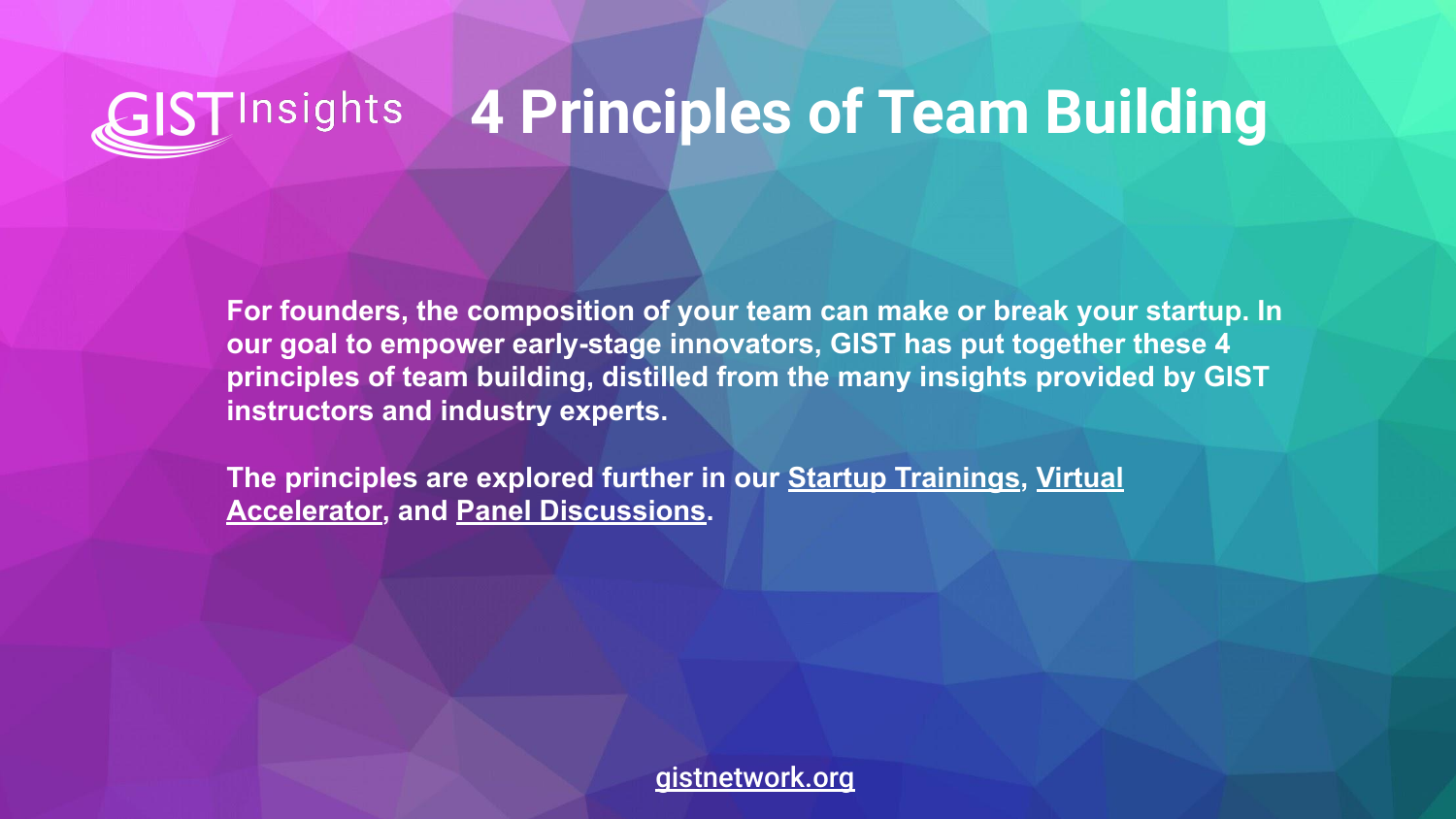

## **Insights from GIST Instructors & Partners**

Who is going to have those tough conversations with our employees? Who is going to take a pay cut when we can't make payroll?

If you are working with your friend or if there are a lot of things that go unsaid, that can be challenging when one of those things that goes unsaid leads to a big problem.

### $\sim$  IVY SCHULTZ DIRECTOR COLUMBIA ENGINEERING

Exerpt from GIST Innovation Talks Episode 6 - Team Building

[gistnetwork.org](http://gistnetwork.org)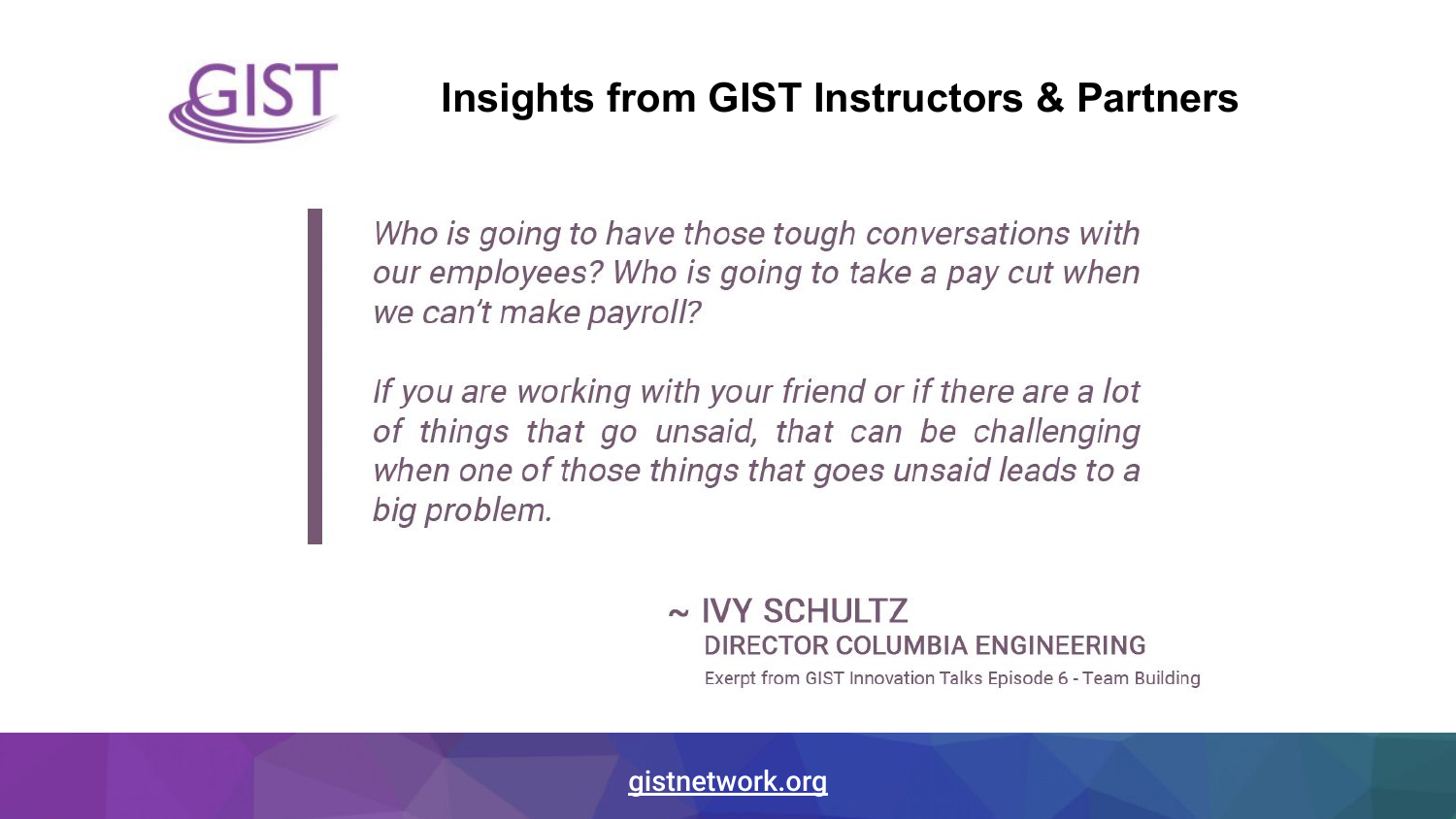

# **4 Principles of Team Building**

#### **Start with you**

Critical self-analysis of your strengths and weaknesses is necessary to understand what positions you need to fill.

[Dive deeper](https://www.entrepreneur.com/article/251736)

#### **Be comprehensive in your search and interview process**

The first hires for your company can make or break your venture, so make sure you take the time to conduct a wide search and comprehensively vet candidate

#### [Dive deeper](https://angel.co/blog/how-to-hire-your-first-10-employees)

#### **Identify your company's hiring needs**

These are short and long-term needs for sustainability, scaling, and success.

[Dive deeper](https://hbr.org/2019/05/recruiting)

#### **Hire for mission-alignment not for a specific skill**

Alignment on the mission, values, and vision for the company is critical for all hires. Candidates should have the potential to grow into roles in the short to medium term, but a mismatch on culture will cause problems for the company

#### [Dive deeper](https://hbr.org/2018/01/how-to-hire)